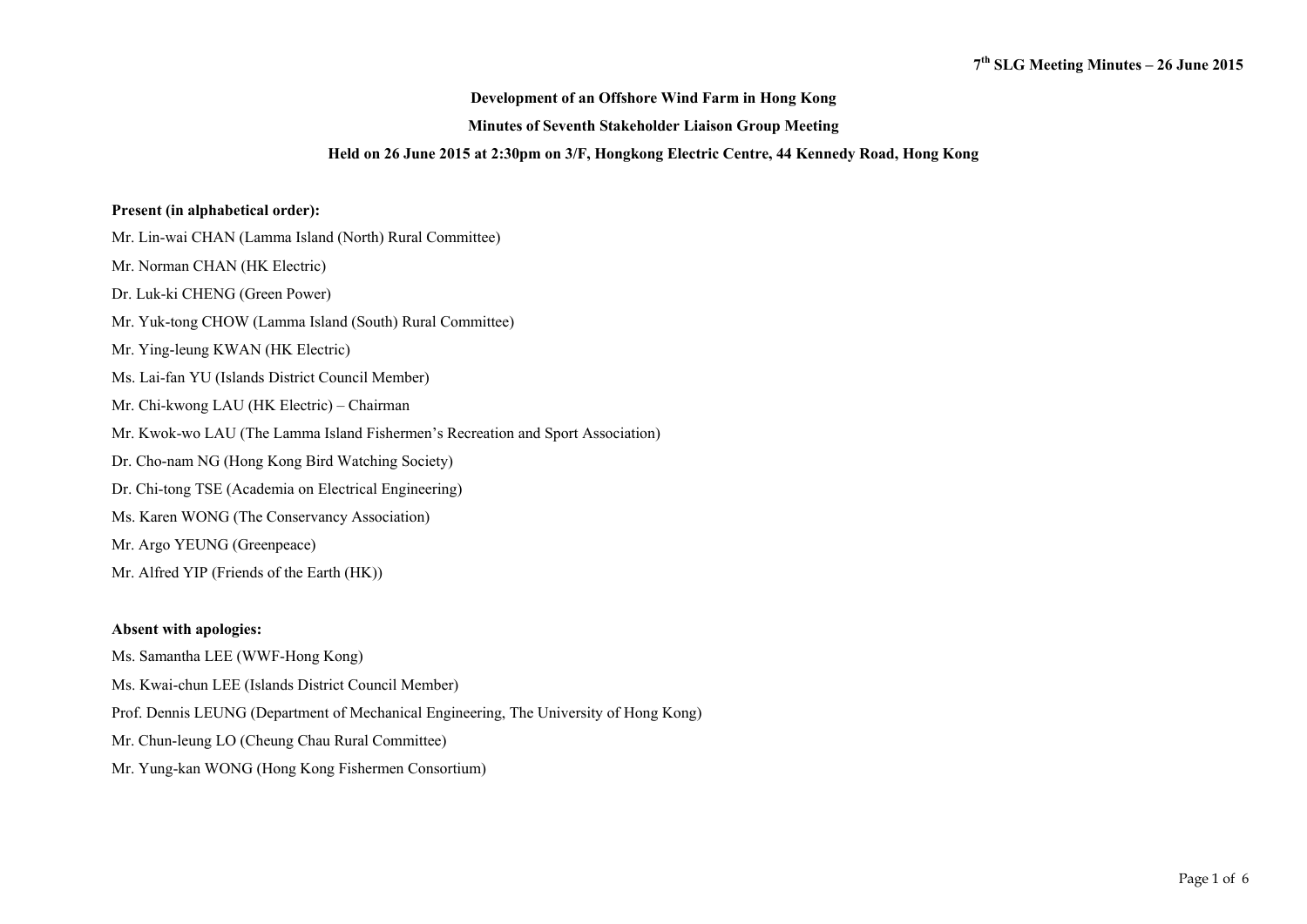# **<sup>7</sup>th SLG Meeting Minutes – 26 June 2015**

| Ref.<br>No. | <b>Issue/Discussion</b>                                                                                                                                                                                                                                                                                                                                                                                                                                                                                                                                                                                                                                                                                                                                                                                                                                                                                                                                                                                                                                                                                                                                                                                                                                                                                                                                                             | <b>Follow-up Actions &amp;</b><br><b>Responsibilities</b>                                                                                                     |
|-------------|-------------------------------------------------------------------------------------------------------------------------------------------------------------------------------------------------------------------------------------------------------------------------------------------------------------------------------------------------------------------------------------------------------------------------------------------------------------------------------------------------------------------------------------------------------------------------------------------------------------------------------------------------------------------------------------------------------------------------------------------------------------------------------------------------------------------------------------------------------------------------------------------------------------------------------------------------------------------------------------------------------------------------------------------------------------------------------------------------------------------------------------------------------------------------------------------------------------------------------------------------------------------------------------------------------------------------------------------------------------------------------------|---------------------------------------------------------------------------------------------------------------------------------------------------------------|
| 1.          | The Chairman welcomed all Stakeholder Liaison Group (hereafter referred to as "SLG") members to attend the 7th SLG meeting. As Ms. Frances<br>Yeung & Mr. Prentice Koo had stepped down from the SLG upon their resignation from their affiliations, Mr. Alfred Yip of Friends of the Earth<br>(HK) & Mr. Argo Yeung of Greenpeace had accepted to join the SLG as replacement. Besides, Ms. Karen Wong of The Conservancy<br>Association stood in on behalf of Mr. Rico Wong to attend this SLG meeting.<br>The Chairman briefly introduced the updated SLG membership list at the meeting.                                                                                                                                                                                                                                                                                                                                                                                                                                                                                                                                                                                                                                                                                                                                                                                        | Meeting minutes to be<br>circulated among all SLG<br>members for agreement and<br>posted onto HK Electric's<br>website within one month after<br>SLG meeting. |
| 2.          | The Chairman invited Mr. Norman Chan (HK Electric) to present progress of the offshore wind farm project and the development trend of<br>offshore wind farms worldwide, followed by an overview of the "Public Consultation on the Future Development of the Electricity Market".                                                                                                                                                                                                                                                                                                                                                                                                                                                                                                                                                                                                                                                                                                                                                                                                                                                                                                                                                                                                                                                                                                   | $\sim$                                                                                                                                                        |
| 3.          | Mr. Chan briefly introduced the overall progress of the offshore wind farm project and findings of the wind monitoring work. Mr. Chan stated<br>that operation of the wind monitoring station was in continuation at present for the purpose of capturing additional information for optimization of<br>the wind farm design. Regarding the project progress for the past year, Mr. Chan reported that the foundation design was approved by the<br>Buildings Department (BD) in December 2014. In addition, the Updated EM&A Manual and the Fishery Enhancement Plan were approved by<br>the Environmental Protection Department (EPD) in January 2015. Meanwhile, the HK Polytechnic University in collaboration with HK Electric<br>had applied for the Public Research Fund from the Central Policy Unit in April 2015 serving to support a study to analyze the offshore wind<br>potential in Hong Kong using wind data collected by HK Electric's offshore wind monitoring station. Results of the study might be useful for<br>formulating the local renewable energy policy in future.                                                                                                                                                                                                                                                                                      | $\mathbf{L}$                                                                                                                                                  |
| 4.          | Mr. Chan proceeded to go through the development trend of offshore wind farms worldwide and stated that the installed capacity of offshore wind<br>farm had increased significantly in 2014 where UK, Germany as well as Denmark were still the major market stakeholders. Apart from the<br>European countries, Asia regions including China, Japan and Korea had commissioned offshore wind farms in recent years. For offshore wind<br>development in China, the planned capacity by 2020 was estimated to be 10,000 MW in which 1,700 MW would be located in Guangdong<br>province. In particular, the project in Zhuhai Guishan of capacity 198MW with a targeted completion date of 2016 would serve as a reference to<br>our proposed offshore wind farm in Southwest Lamma in view of the similarity in wind resources and geographic constraints between these two<br>projects.<br>Mr. Chan provided an overview on the "Public Consultation on the Future Development of the Electricity Market" currently launched by the<br>Government, and shared HK Electric's view with regard to the relative merits between the two configuration of renewable energy applications,<br>namely large scale installation and distributed generation. Mr. Chan finally encouraged all members to provide feedback to the Government before<br>the consultation deadline of 30/6/2015. | $\overline{a}$                                                                                                                                                |
| 5.          | The Chairman invited members for questions concerning the project.                                                                                                                                                                                                                                                                                                                                                                                                                                                                                                                                                                                                                                                                                                                                                                                                                                                                                                                                                                                                                                                                                                                                                                                                                                                                                                                  |                                                                                                                                                               |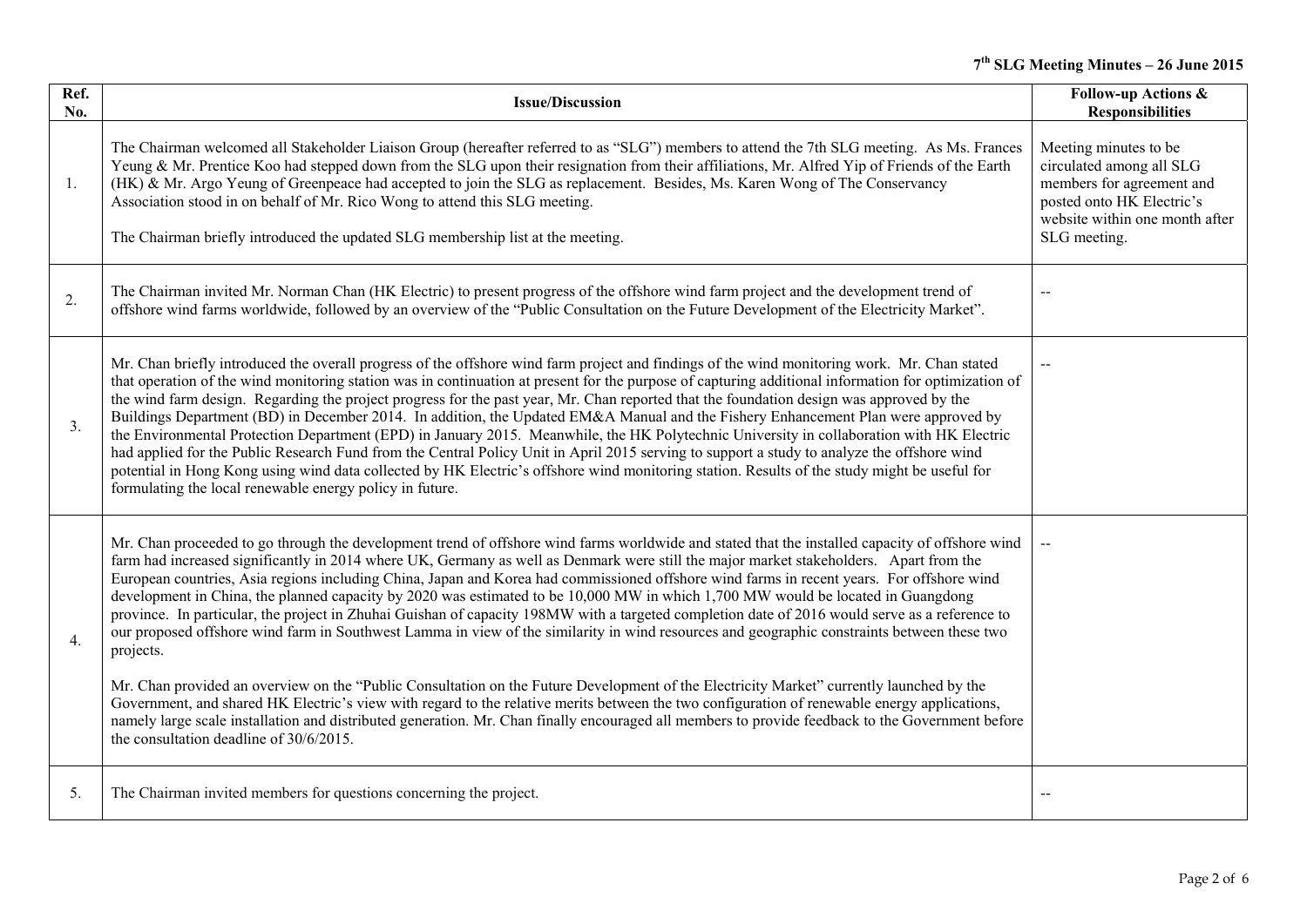# **<sup>7</sup>th SLG Meeting Minutes – 26 June 2015**

| Ref.<br>No. | <b>Issue/Discussion</b>                                                                                                                                                                                                                                                                                                                                                                                                                                                                                                                                                                                                                                                                                                                                                                                                                                                                                                                                                                                                                                                                                                                             | <b>Follow-up Actions &amp;</b><br><b>Responsibilities</b> |
|-------------|-----------------------------------------------------------------------------------------------------------------------------------------------------------------------------------------------------------------------------------------------------------------------------------------------------------------------------------------------------------------------------------------------------------------------------------------------------------------------------------------------------------------------------------------------------------------------------------------------------------------------------------------------------------------------------------------------------------------------------------------------------------------------------------------------------------------------------------------------------------------------------------------------------------------------------------------------------------------------------------------------------------------------------------------------------------------------------------------------------------------------------------------------------|-----------------------------------------------------------|
| 6.          | A SLG member enquired the capacity factor for distributed PV system such as standalone street lights. HK Electric stated that the performance of<br>PV system would depend on the orientation and whether the site would be blocked by the surrounding buildings or terrain leading to a shading<br>effect. In order to maximize solar capture, HK Electric stated that the PV modules should be installed in an area without any surrounding<br>obstruction and should preferably at an inclination angle of 22° facing south. In general, capacity factor for distributed PV system adopted in<br>Hong Kong was low based on experience gained from past installation references.<br>HK Electric added that the performance of distributed wind turbine system in Hong Kong would also be poor given the existence of turbulence<br>and the intermittent yet low wind speed typical in urban areas thus prohibiting meaningful output citing the experience from the Marsh Road<br>Substation where small wind turbines were installed for distributed generation.                                                                                | $\mathord{\hspace{1pt}\text{--}\hspace{1pt}}$             |
| 7.          | The SLG member continued to enquire about the renewable energy facility installed at Dawn Island. HK Electric replied that the Dawn Island<br>project developed by CLP was an off-grid RE system comprising of both PV modules and small wind turbines. Based on HK Electric's<br>experience at Lamma Power Station Extension which was the largest commercial scale PV system currently installed in Hong Kong with minimal<br>shading effect, the performance was well above the typical distributed PV system, though the capacity factor was still substantially lower than that<br>of the proposed offshore wind farm at Southwest Lamma.                                                                                                                                                                                                                                                                                                                                                                                                                                                                                                      |                                                           |
| 8.          | A SLG member shared his experience in recent years of installing distributed RE system at schools for educational purpose comprising both PV<br>modules and small wind turbines and stated the overall performance of these facilities was unsatisfactory from the perspective of power<br>generation. The site locations for the PV modules and small wind turbines were usually blocked by surround buildings leading to lack of wind<br>resource and solar irradiance for achieving a meaningful output. In addition, the SLG reminded that it was a prerequisite to obtain BD's approval<br>for installing these small wind turbines thus incurring an additional constraint for such kinds of distributed RE projects. The SLG member added<br>that there was other small wind energy system adopting specially designed plastic gearwheels for power generation but the project cost was<br>significantly high due to the requirement of patent fee.<br>The SLG member stated that the performance of distributed RE system would be very site specific and should not be considered as a generic<br>solution for developing RE in Hong Kong. | $\overline{a}$                                            |
| 9.          | Another SLG member shared his experience of installing a PV module at rooftop of his house for powering staircase lightings and opined that<br>such PV system could only serve for entertainment purpose. The SLG member complemented that the development of commercial scale RE<br>system was the only viable solution of utilizing RE in Hong Kong.<br>Another SLG member added that small wind turbines might be suitable for installation on board of vessels to power small electrical appliances.                                                                                                                                                                                                                                                                                                                                                                                                                                                                                                                                                                                                                                            |                                                           |
| 10.         | A SLG member stated that the proposed offshore wind farm project had been discussing for more than 8 years while approval from the<br>Government had yet to be granted up to the present. The SLG member appreciated HK Electric's effort in the past years in pushing forward for                                                                                                                                                                                                                                                                                                                                                                                                                                                                                                                                                                                                                                                                                                                                                                                                                                                                  |                                                           |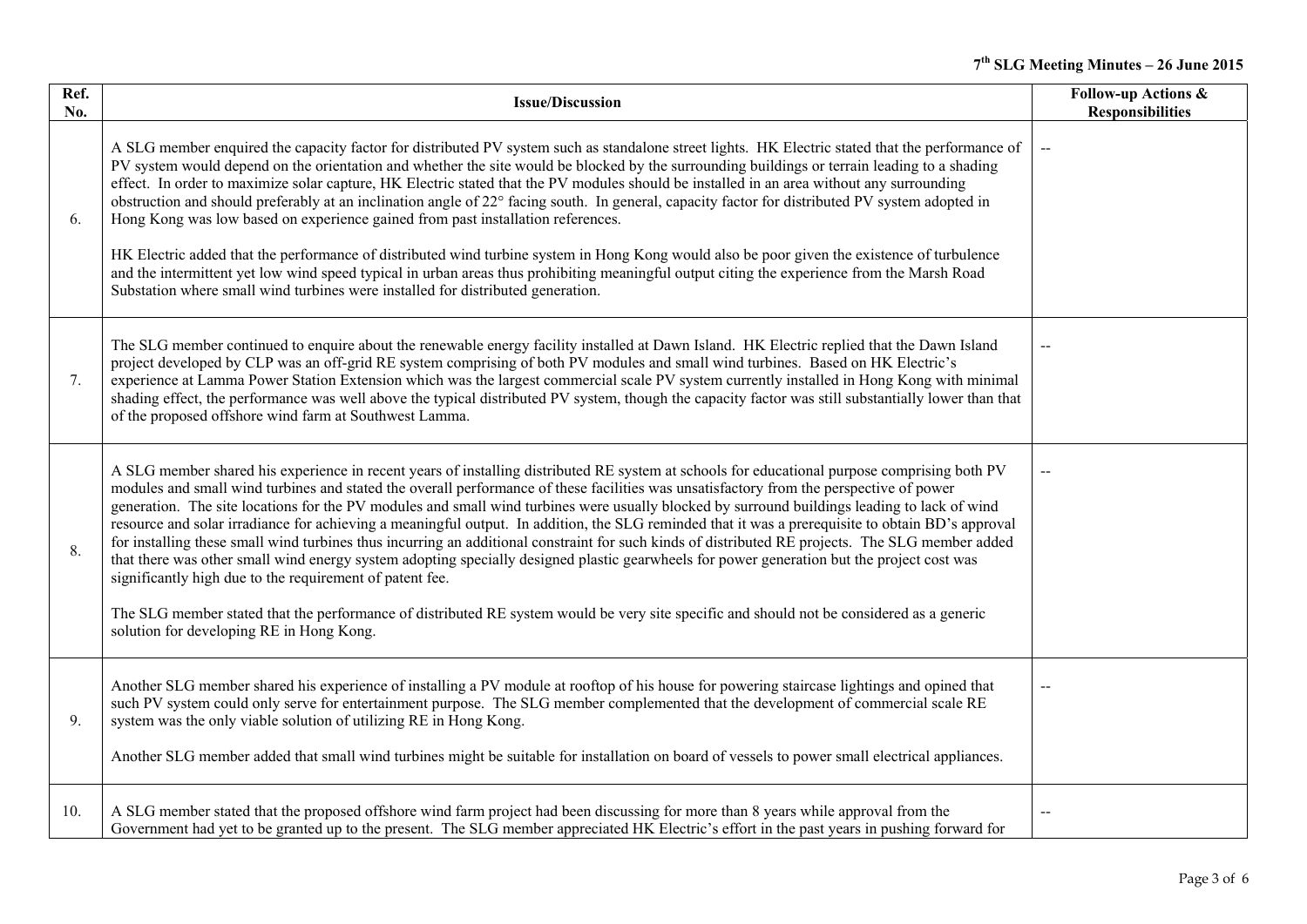| Ref.<br>No. | <b>Issue/Discussion</b>                                                                                                                                                                                                                                                                                                                                                                                                                                                                                                                                                                                                                                                                                                                                                                                                                                                                                                                                                                                                                                                                                                                                                                                                                                                                     | <b>Follow-up Actions &amp;</b><br><b>Responsibilities</b> |
|-------------|---------------------------------------------------------------------------------------------------------------------------------------------------------------------------------------------------------------------------------------------------------------------------------------------------------------------------------------------------------------------------------------------------------------------------------------------------------------------------------------------------------------------------------------------------------------------------------------------------------------------------------------------------------------------------------------------------------------------------------------------------------------------------------------------------------------------------------------------------------------------------------------------------------------------------------------------------------------------------------------------------------------------------------------------------------------------------------------------------------------------------------------------------------------------------------------------------------------------------------------------------------------------------------------------|-----------------------------------------------------------|
|             | this project and desired the project could receive early Government's approval. In view that the local generation was the preferable option as<br>concluded from feedback of the previous fuel mix consultation exercise, the SLG member enquired whether the Government had mapped out any<br>way forward for developing local RE facilities.                                                                                                                                                                                                                                                                                                                                                                                                                                                                                                                                                                                                                                                                                                                                                                                                                                                                                                                                              |                                                           |
|             | HK Electric expressed gratitude to the SLG member and concurred that the proposed offshore wind farm project had been preparing for some<br>years. HK Electric stated that despite the Environment Bureau had yet to agree including the project in the 2014-2018 Development Plan, relevant<br>approvals from the Building Department, Environmental Protection Department, Civil Aviation Department and Marine Department for various<br>technical submissions had been granted. HK Electric would continue to liaise with the Environment Bureau aiming at soliciting Government's<br>early approval for materializing the proposed offshore wind farm project.                                                                                                                                                                                                                                                                                                                                                                                                                                                                                                                                                                                                                         |                                                           |
| 11.         | HK Electric advised that over 90% of responses from the previous fuel mix consultation supported the option of increasing the use of natural gas<br>for local power generation and reiterated that the Government was currently launching another public consultation on the future development of<br>the electricity market in which further promotion of local RE development was being consulted. HK Electric trusted all SLG members were<br>supportive to RE and would count on their positive feedback to the Government given that result of the current consultation would likely affect the<br>future policy in Hong Kong on local RE development, bearing in mind that Hong Kong as an international metropolitan city should bear a<br>responsibility to contribute towards sustainable development of having a certain fraction of power generation coming from RE.<br>HK Electric reiterated that it would be a far more cost effective option for developing commercial scale RE systems compared with installing<br>standalone distributed RE facilities. The proposed offshore wind farm was expected to produce electricity equivalent to around 1-2% of the<br>company's annual electricity output, and was a viable option for promoting application of RE in Hong Kong. |                                                           |
| 12.         | A SLG member questioned whether Hong Kong had sufficient land resource for developing large scale solar PV system. HK Electric agreed that<br>it would be infeasible to find suitable land-take within the territory to develop a sizable solar PV system and hence the proposed offshore wind<br>farm was the only viable option for RE development in Hong Kong.                                                                                                                                                                                                                                                                                                                                                                                                                                                                                                                                                                                                                                                                                                                                                                                                                                                                                                                          | $\overline{\phantom{a}}$                                  |
| 13.         | A SLG member enquired whether the proposed offshore wind farm project could only be materialized beyond 2018 as the project had already<br>been taken out from the 2014-2018 Development Plan. HK Electric replied that the current mechanism would still allow power companies to<br>incorporate new projects into the approved Development Plan subject to Government's approval.                                                                                                                                                                                                                                                                                                                                                                                                                                                                                                                                                                                                                                                                                                                                                                                                                                                                                                         |                                                           |
| 14.         | A SLG member worried the Government would continue proposing electricity import from the China Southern Grid. HK Electric opined that the<br>local power generation had already been concluded as the preferred option based on feedback from the previous fuel mix consultation exercise.                                                                                                                                                                                                                                                                                                                                                                                                                                                                                                                                                                                                                                                                                                                                                                                                                                                                                                                                                                                                  | $-$                                                       |
| 15.         | A SLG member informed that majority of the District Councilors supported local power generation to be the preferred option. With regard to<br>establishing local renewable energy portfolio, the SLG member advised that the Government would welcome any views from the public.                                                                                                                                                                                                                                                                                                                                                                                                                                                                                                                                                                                                                                                                                                                                                                                                                                                                                                                                                                                                            |                                                           |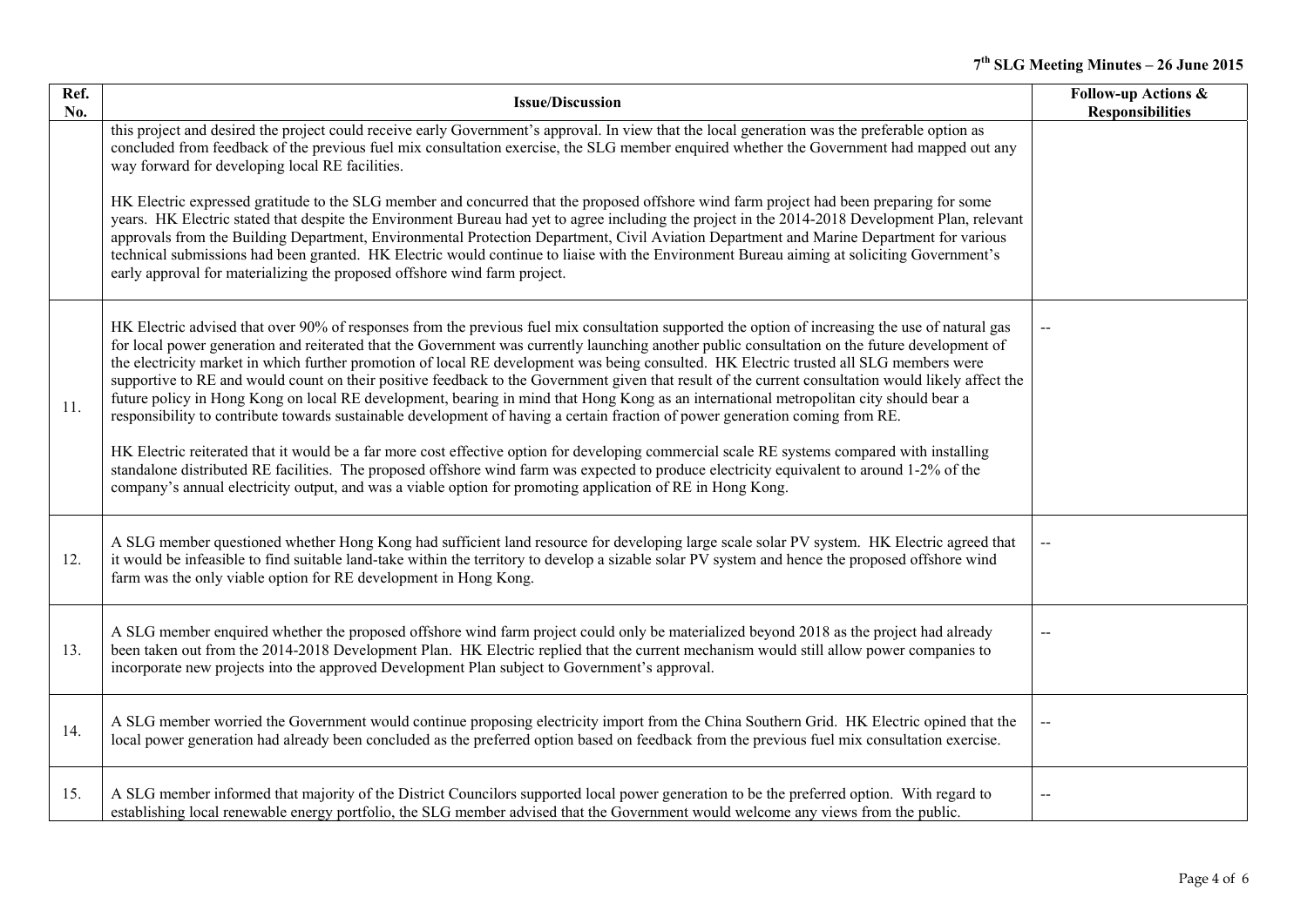| Ref.<br>No. | <b>Issue/Discussion</b>                                                                                                                                                                                                                                                                                                                                                                                                                                                      | <b>Follow-up Actions &amp;</b><br><b>Responsibilities</b> |
|-------------|------------------------------------------------------------------------------------------------------------------------------------------------------------------------------------------------------------------------------------------------------------------------------------------------------------------------------------------------------------------------------------------------------------------------------------------------------------------------------|-----------------------------------------------------------|
|             |                                                                                                                                                                                                                                                                                                                                                                                                                                                                              |                                                           |
| 16.         | HK Electric advised that the tariff impact of 3-5% resulted from development of the offshore wind farm as stated in the consultation document<br>would be grossly over-estimated, and reiterated that the electricity generated by the offshore wind farm only accounted for 1-2% of the total<br>electricity generation. As such, the overall impact on electricity tariff would be highly insignificant.                                                                   | $\overline{\phantom{m}}$                                  |
| 17.         | A SLG member stated that the existing fuel mix in Hong Kong was dominated by coal thus leading to a lower tariff compared with other<br>modernized cities, and enquired whether the tariff would rise significantly if increasing the share of the natural gas as well as the RE in the overall<br>fuel mix in future.<br>HK Electric replied that the price of natural gas was stable in recent years and the company had announced freezing of tariff for 5 years starting | $\overline{\phantom{a}}$                                  |
|             | from 2014. For the proposed offshore wind farm at Southwest Lamma, the investment sum of the project would be spread over a number years<br>and hence the impact on electricity tariff would be minimal.                                                                                                                                                                                                                                                                     |                                                           |
| 18.         | A SLG member enquired whether Hong Kong would have its own liquefied natural gas terminal. HK Electric advised that it would depend on the<br>Government's policy.                                                                                                                                                                                                                                                                                                           |                                                           |
| 19.         | A SLG member expressed that provision of further tariff implication data could facilitate a more detailed discussion on the offshore wind farm<br>project. In addition, the SLG member suggested the power companies could issue RE certificates for promoting RE. By purchasing a RE<br>certificate, corporations and organizations could claim that they had consumed electricity generated from clean energy source to help green the<br>environment.                     |                                                           |
|             | HK Electric advised that the relevant cost data would be reviewed by the Environment Bureau in detail during the course of project approval. In<br>addition, it was believed that the Environment Bureau would develop a suitable policy for further promoting RE in Hong Kong upon consolidating<br>the views from the public through the consultation currently launched.                                                                                                  |                                                           |
| 20.         | A SLG member expressed that it should take into consideration the potential cost benefits on social and health as well as the reduction of carbon<br>emission the proposed offshore wind farm project could bring along for overall cost assessment.                                                                                                                                                                                                                         | $\mathord{\hspace{1pt}\text{--}\hspace{1pt}}$             |
|             | HK Electric replied that the associated potential benefits had already been qualified in the project feasibility study report submitted to the<br>Environment Bureau in 2013.                                                                                                                                                                                                                                                                                                |                                                           |
| 21.         | A SLG member advised that a new global climate protocol was expected to be set out in the United Nations Framework Convention on Climate<br>Change (UNFCCC) Paris Meeting in December 2015. In case China committed to undertake emissions reduction activities under the Convention,                                                                                                                                                                                        |                                                           |